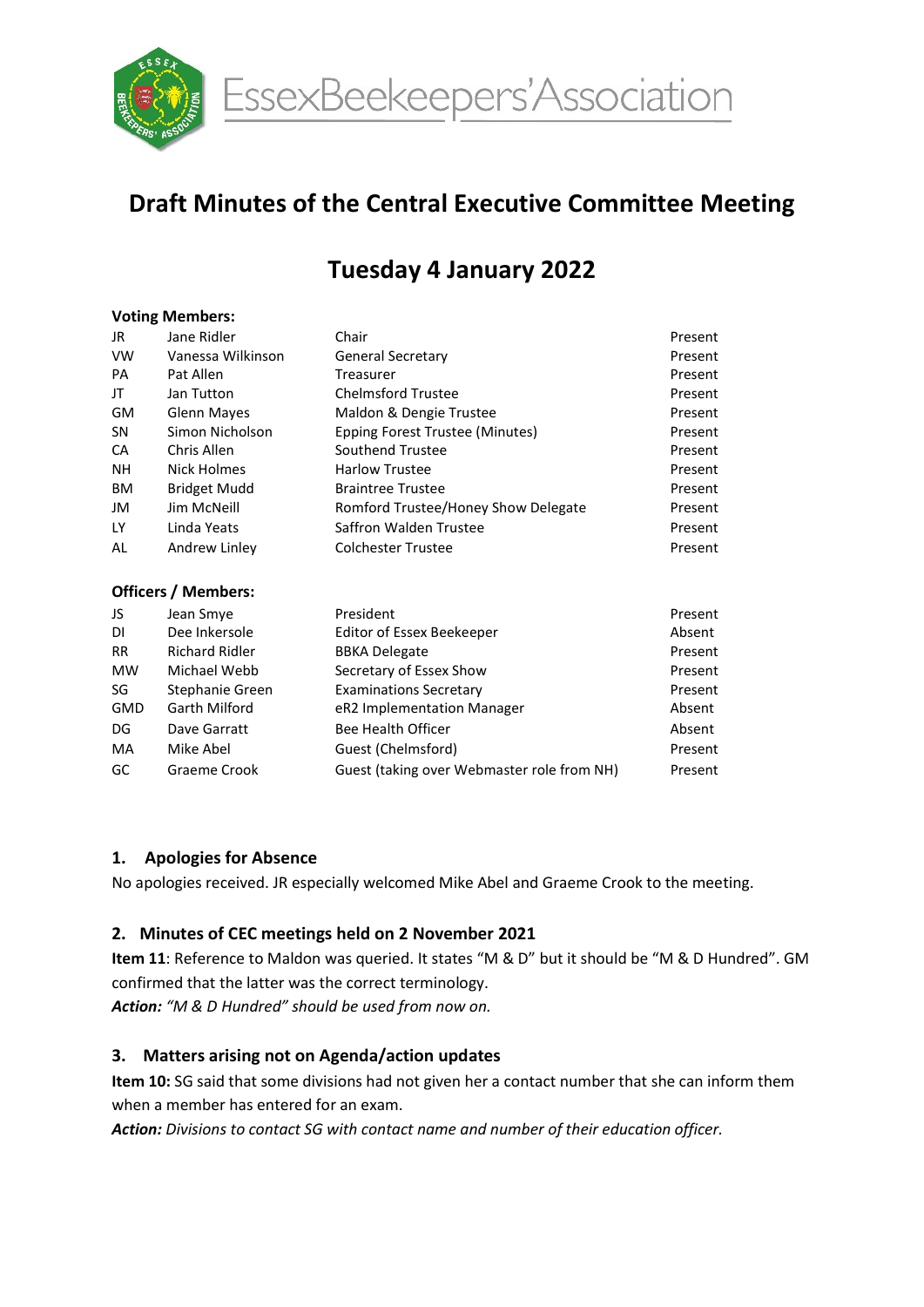### 4. Treasurer's Report

#### Current position

PA presented the accounts and stated that we made just over £10,000 in the year, and that maybe we should be making more use of this surplus.

## ER2/Gift Aid

ER2 has the facility to process gift aid, but PA has not tried it yet. She is currently dealing with problems concerning Divisional returns; HMRC are not accepting some of them because of misplaced commas, date formats, etc. Paras (treasurer at EFBKA) has provided some help, and she will be contacting Divisions concerning this.

# Examination of Accounts (Versa Accountants)

CEC members have accepted, by email, the quote from Versa (£550 +VAT) to examine the accounts. PA is waiting for signed-off accounts from the Divisions before proceeding further. Although it is tight, PA believes it is do-able to get the accounts signed-off in time for the AGM this year.

MW raised the point that CEC had previously stated that we should not go beyond £500 for this service, and therefore we would need to have it on record that CEC had now agreed to this higher amount. After some discussion this was accepted.

Action: PA to include in her report that the cost was £50 more than the sum mentioned in previous reports, and this had been agreed by Trustees.

## Hypothecated Funds

As promised, PA produced a proposal in the Finance Report for how the two hypothecated funds should be treated (Education Fund and Research Fund). Neither of these have been used, and any donations received for them have up-to-now been placed in the general fund. In brief, the proposal is that the funds should be held separate to the general funds, with a set balance in each. Donations and expenditure will be assigned to the funds throughout each year, and at the end of year the balance will be restored to the set balance with money from the general funds.

A long discussion took place; PA stating that having specific funds should help concentrate our minds on spending the money we have. JR believed that any "set-balance" should be reviewed and agreed every year. CA was mindful that Education spending should involve educating the public as much as members. NH stated that there were some Harlow project/event expenditure where sponsorship had been sought, but this could come from these funds in future. JR felt that we were not ready to make any decision on this at the moment and therefore to have it as an agenda item for the next meeting.

Action: Hypothecated Funds to be an agenda item at the next meeting

# Sponsorship of Other Organisations

The issue was raised about using funds to help other like-minded organisations in their work. SN asked if it was allowed for one charity to sponsor another. RR responded that it was fine if it was in accordance with the charity's articles, for instance there are charities whose main purpose is for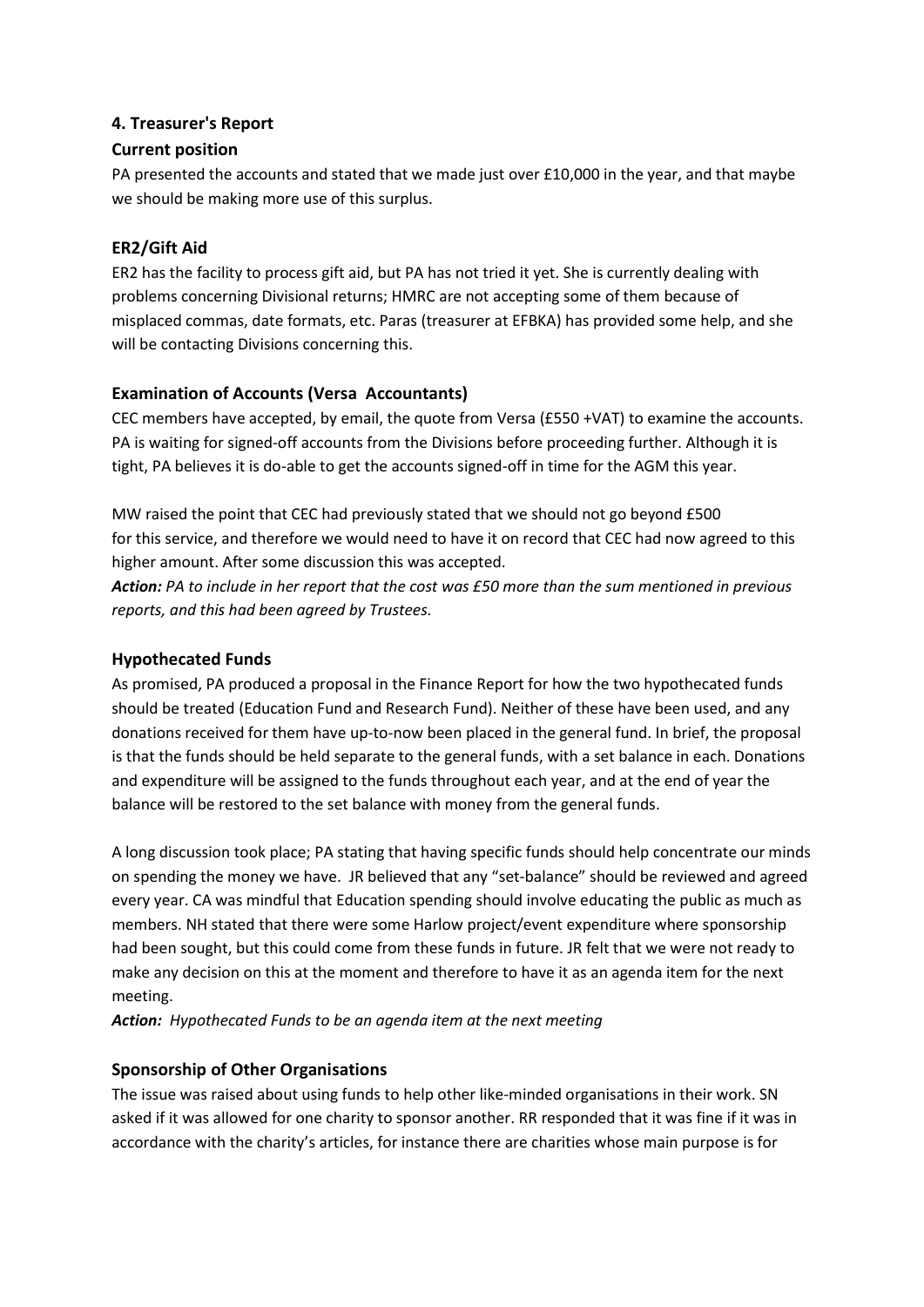disbursing grants. JR stated that RR would send out a recommendation to support World Bee Day and Bees Abroad and approach associations that could be involved.

#### EBKA Financial Year

The EBKA Financial year (Jan-Dec) differs from that used by BBKA and ER2 (Oct-Sept). PA said that this was causing her problems and she would like it to be changed. From the views taken it seems a lot of divisional treasurers are very unwilling to change, however others are not concerned or would like to change. JR said that she would support PA if she could make a case, and suggested that PA should prepare a short proposal that could be sent to treasurers outlining what she wants to do and why it would benefit them.

Action: PA to write short case supporting change of financial year.

### 5. New Webmaster

Graeme Crook from Chelmsford Division was introduced as the new Webmaster for EBKA, replacing NH who is standing down. He stated he was happy to help where he can and welcomed feedback from divisions as to what they need. He is available to start and will liaise with NH and Brian Spencer regarding handover and start-date.

# 6. Governance Sub-Committee

VW had forwarded the revised "Safeguarding, Child Protection and Vulnerable Adult" Policy that the sub-committee had been working on, and which was discussed.

Proposal: That CEC accepts the changes made to the Safeguarding Policy Vote: Carried unanimously

VW had submitted a draft standardised DVM Report template, for CEC to consider. CA felt that "Leases" should be added as a stand-alone item. JR queried what "Upcoming External Events" covered. It was explained that it was for events like Honey Shows which were outside of the Division. Some alternative titles were suggested. SG proposed "Upcoming Public Events", which was accepted.

Action: VW - In draft DVM Report template, change "Upcoming External Events" to "Upcoming Public Events".

# 7. 2022 AGM – Saturday  $12^{th}$  March @2.00pm

VW introduced this item having previously submitted the Draft AGM Agenda and list of CEC nominees. It has been booked at New Hall School, Boreham, Chelmsford, CM3 3HS. The keynote speaker will be Dr Paul Hurd from Queen Mary College, on the topic of "the effect of diet on honey bee development".

EBKA are able to cancel the venue up to 4 weeks before the event, so we can wait until the beginning of February to make a final decision about going ahead under Covid. If we do go ahead then we need a robust risk assessment to be carried out and there may be a need for LFTs.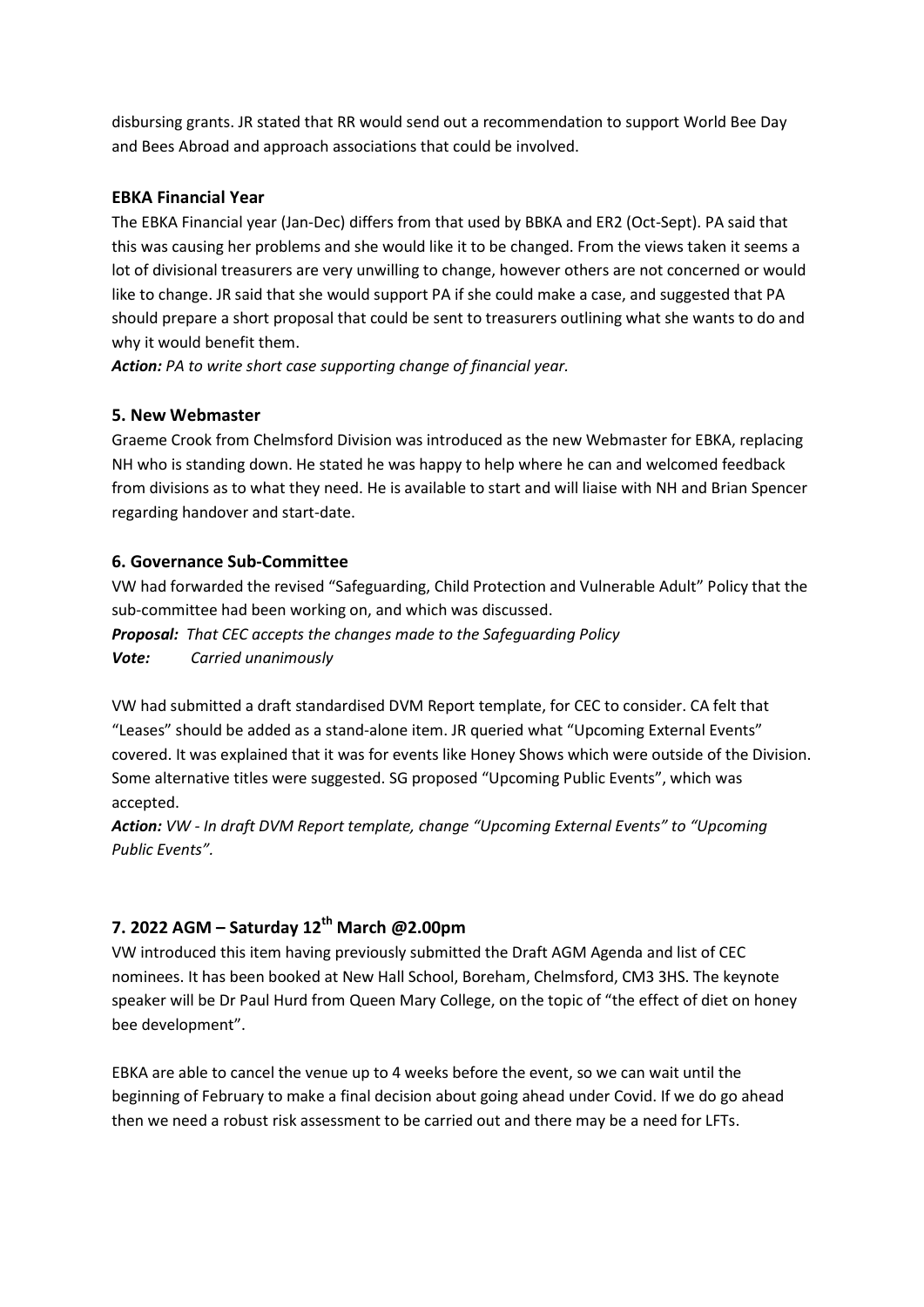SG queried whether we could go ahead with presenting Certificates for those who have passed exams over the year. JR stated that we should be positive and plan to go ahead with that. VW stated that Officers' Reports won't be ready until February.

JT asked that a meeting is organised to do a run-through of the AGM, she said it had been very useful previously: that was agreed. JR also said that we should send out a notice of the AGM with details by ER2: this was also agreed.

Chelmsford are taking responsibility for providing the catering, and EBKA will fund the costs, but it would be welcomed if Epping Forest could provide support for this on the day. Action 1: JR - Make decision on going ahead with AGM by  $11^{th}$  February 2022. Action 2: JT – Arrange a run-through of the AGM Action 3: JR/VW – Send out details of AGM to members via February Essex Beekeeper and confirm via ER2 in February

#### 8. Harlow Division

JR/NH reported that a festive meeting was held on  $14<sup>th</sup>$  December for Harlow members, as a way of sparking interest among the membership. It was not well attended, and the Omicron warnings at the time didn't help. However the meeting was useful in going forward, and those present did enjoy themselves. There needs to be an AGM to agree the accounts.

There are two very positive moves forward. Firstly, the beginners' course is going ahead this year, and secondly, Ed Smith is prepared to take on the challenge of heading the Division and has already been proactive.

#### 9. EBKA Conference

SN reported that the backbone of the Conference is in place. The venue is Copped Hall in Epping, the date is 13<sup>th</sup> November 2022, lunch and refreshments are being arranged, and the necessary presentational equipment is arranged. There is a limit of 70 attendees. He particularly wanted to thank Chelmsford for their guidance in this. Hopefully speakers will be arranged over the coming months.

JR reminded SN that an opportunity to promote the Conference was on the AGM agenda.

#### 10. The CEC and Essex Beekeeper

JR stated that DI wants to include a regular feature in the Essex Beekeeper that will profile a CEC member, and wanted to know if CEC members were OK with that. No objections were made.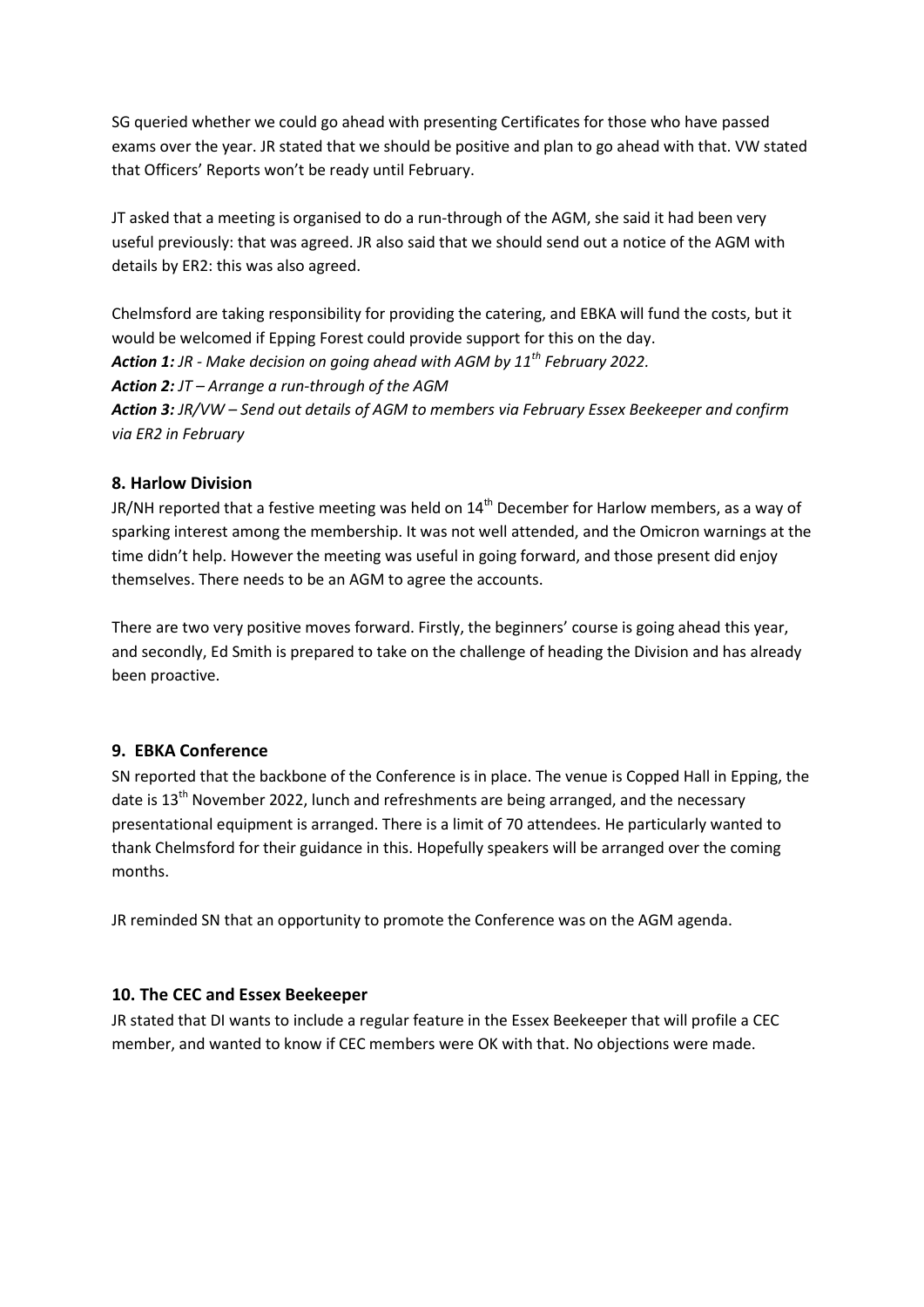## 11. Ted Hooper Lecture

JR informed the meeting that the date for the lecture has been confirmed as 18/6/22. Vince Gallo is the speaker and his talk is on "how to build honeycomb – a bricklayer's perspective". Currently two caterers are being considered for the event.

There are only 70-80 places available, so we have to be mindful about giving tickets outside of the membership. Currently one ticket has been given to Anthony Bickmore, Master of the Wax Chandlers It was agreed that a few (+/- 6 tickets could be offered to the Wax Chandlers and that the tickets opened to neighbouring beekeeping associations only after Essex members have been given some weeks to order theirs. Eventbrite will be used. The approximate costs are £550+VAT, but the budget will be updated when the catering has been confirmed.

# 12. Questions arising from Divisional Reports & Secretaries' Reports

JR noted that Maldon have not got a secretary at the moment and asked if that is a matter of concern? GM responded that things are OK at the moment and that they are working on recruiting the right person to the post.

Colchester have not returned their DVM report yet.

MW reported regarding the Honey Show Committee. Keith Lomax has stood down as Treasurer. Georgina Clark from the Orsett Show has contacted MW to try and address all the issues we raised concerning the last one. The show this year is planned for 3 September.

# 13. Correspondence

JR reported that she had heard via Bishop Stortford about a petition regarding the labelling of Raw Honey; https://petition.parliament.uk/petitions/603996 .

RR will be attending the BBKA annual delegates meeting on Saturday,  $16<sup>th</sup>$  January 2022. He will report back.

| <b>Action</b><br>date | Owner | <b>Action</b>                                                                | <b>Action</b><br>due date | <b>Update</b> | <b>Status</b> |
|-----------------------|-------|------------------------------------------------------------------------------|---------------------------|---------------|---------------|
| 6/5/21                | DG    | Send reminders to members to join<br>Beebase                                 | 6/7/21                    |               | open          |
| 4/1/22                | PA    | Place in Final Report that Versa<br>costs £50 more than previously<br>agreed | 1/3/22                    |               | open          |
| 4/1/22                | PA    | Write short case supporting<br>change of financial year                      | 1/3/22                    |               | open          |

# NEXT MEETING – Tuesday 1 March 2022 at 7.30 pm (via Zoom)